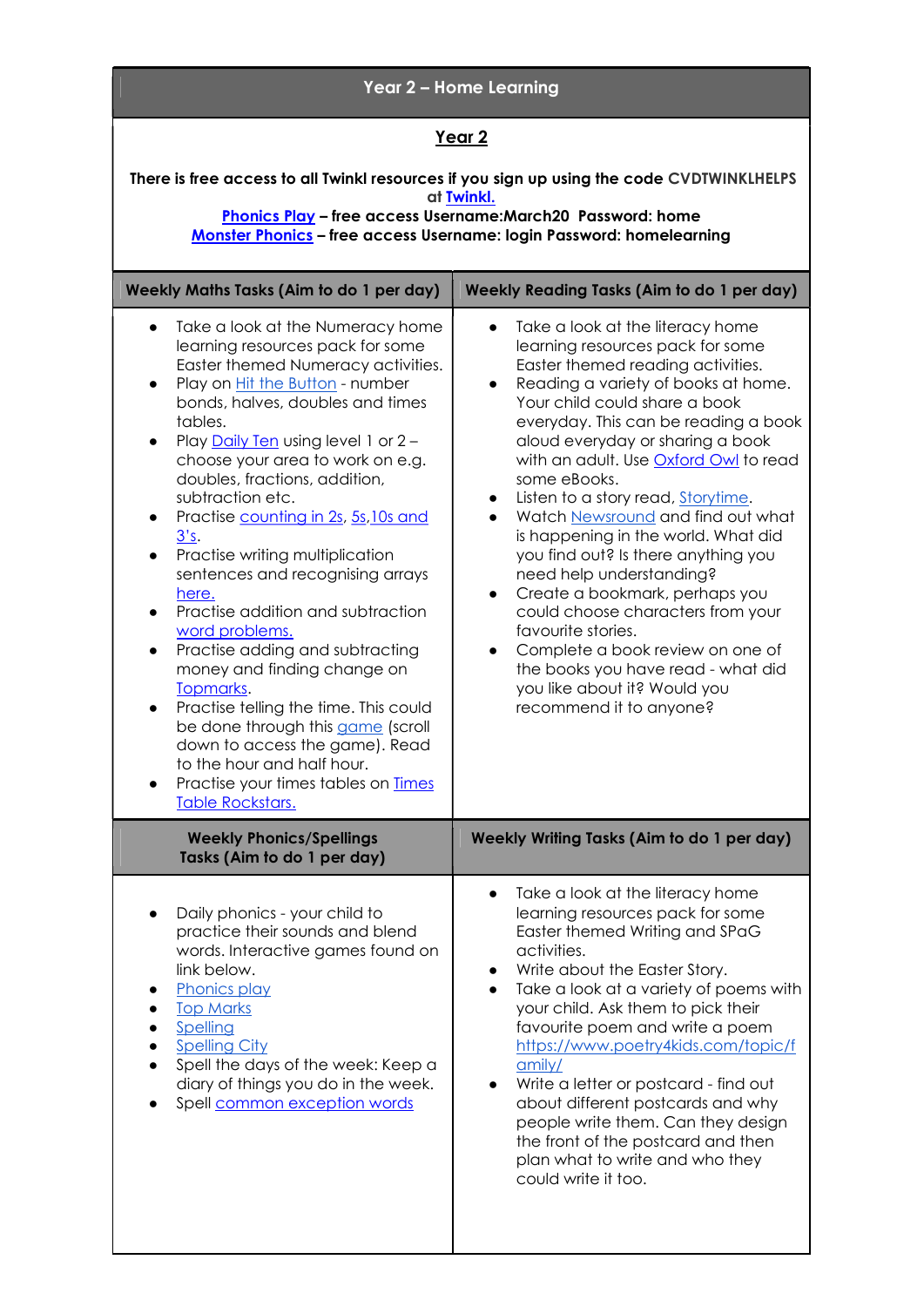# Learning Project - Easter

## Geography:

Make a Easter Egg Hunt map – Choose a space that you are familiar with and draw a map to guide someone hunting for eggs. Include features of the area – eg. Furniture, trees etc. – and make a key. Perhaps include the key compass points.

# DT:

Create an Easter basket – use the resource available in the Learning resource pack or just use what you have at home! https://www.youtube.com/watch?v=bcq6AhQMqcQ

Bake some Easter themed cakes - http://www.foodnetwork.co.uk/recipes/eastercupcakes.html or https://rainydaymum.co.uk/easter-cupcakes-to-make-with-kids/

Other Easter Themed Crafts - https://www.redtedart.com/easter-crafts-ideas-to-inspireyou/

# Science:

Spring is a time of growth and new beginnings. Plant some seeds and discover how they grow. Use the plant booklet in the Learning resources pack to help guide your observations.

Spring Walk – Go outside and take note of how the season have changed from Winter to Spring.

# RE:

Learn about the Christian Easter Story and discuss. https://www.youtube.com/watch?v=HL8R158Ujp4

# Art:

Make an Easter card for someone in your family. https://www.youtube.com/watch?v=BtQBHZzi74w https://blog.hobbycraft.co.uk/8-ingenious-easter-bunny-cards-must-make/

## Additional learning resources parents may wish to engage with

Additional Year 1 phonics support can be found here: https://home.oxfordowl.co.uk/reading/learn-to-read-phonics/

Additional year 2 work to support SATs can be found here: https://www.theschoolrun.com/key-stage-1-sats-learning-journey

Go Noodle dances are a great way to improve co-ordination and to keep fit.

Joe Wicks will be doing PE lessons on his YouTube channel free from 9am each morning.

Resources for Children to access learning https://www.mindfulschools.org/free-online-mindfulness-class-for-kids/

## Khan Academy

https://www.khanacademy.org

Especially good for maths and computing for all ages but other subjects at Secondary level. Note this uses the U.S. grade system but it's mostly common material.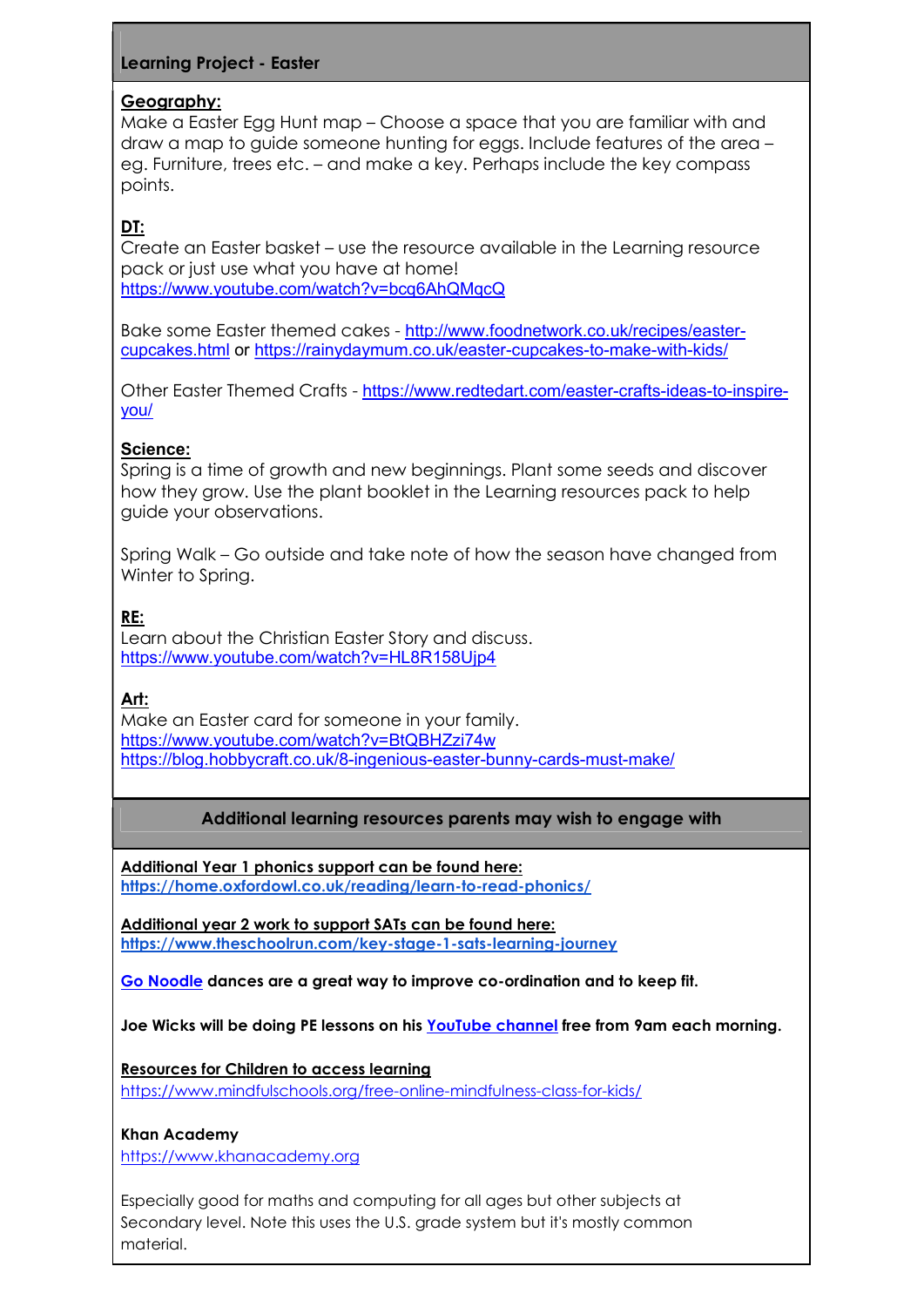### BBC Learning

http://www.bbc.co.uk/learning/coursesearch/

This site is old and no longer updated and yet there's so much still available, from language learning to BBC Bitesize for revision. No TV licence required except for content on BBC iPlayer.

#### Premier League Primary Stars

https://r1.dmtrk.net/3VTU-14108-13344SN3B5/cr.aspx?v=0

Spellings and Maths activities with a Premier League theme where children can pick their favourite team.

## Blockly

https://blockly.games

Learn computer programming skills - fun and free.

### **Scratch**

https://scratch.mit.edu/explore/projects/games/

Creative computer programming

# Ted Ed

https://ed.ted.com

All sorts of engaging educational videos

### National Geographic Kids

https://www.natgeokids.com/uk/

Activities and quizzes for younger kids.

### Mystery Science

https://mysteryscience.com

Free science lessons

The Kids Should See This https://thekidshouldseethis.com

Wide range of cool educational videos

# Crash Course

https://thecrashcourse.com

You Tube videos on many subjects

Crash Course Kids https://m.youtube.com/user/crashcoursekids

As above for a younger audience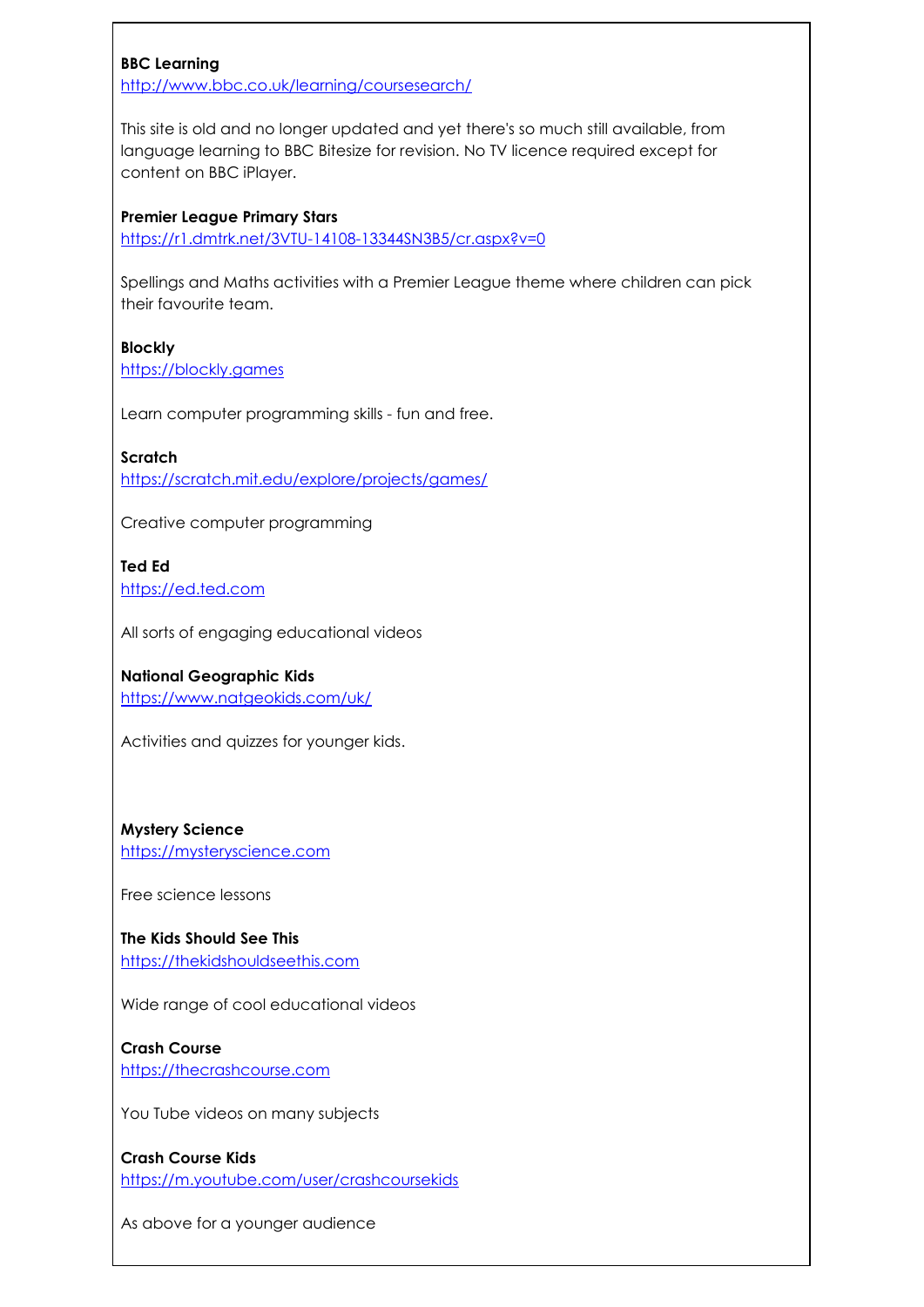### Crest Awards

https://www.crestawards.org

Science awards you can complete from home.

### iDEA Awards

https://idea.org.uk

Digital enterprise award scheme you can complete online.

### Paw Print Badges

https://www.pawprintbadges.co.uk

Free challenge packs and other downloads. Many activities can be completed indoors. Badges cost but are optional.

### Tinkercad

https://www.tinkercad.com

All kinds of making.

Cbeebies Radio https://www.bbc.co.uk/cbeebies/radio

Listening activities for the younger ones.

### Nature Detectives

https://naturedetectives.woodlandtrust.org.uk/naturedetectives/

A lot of these can be done in a garden, or if you can get to a remote forest location!

### British Council

https://www.britishcouncil.org/school-resources/find

Resources for English language learning

#### Geography Games

https://world-geography-games.com/world.html

Geography gaming!

### Blue Peter Badges

https://www.bbc.co.uk/cbbc/joinin/about-blue-peter-badges

If you have a stamp and a nearby post box.

### The Artful Parent

https://www.facebook.com/artfulparent/

Good, free art activities

Red Ted Art https://www.redtedart.com

Easy arts and crafts for little ones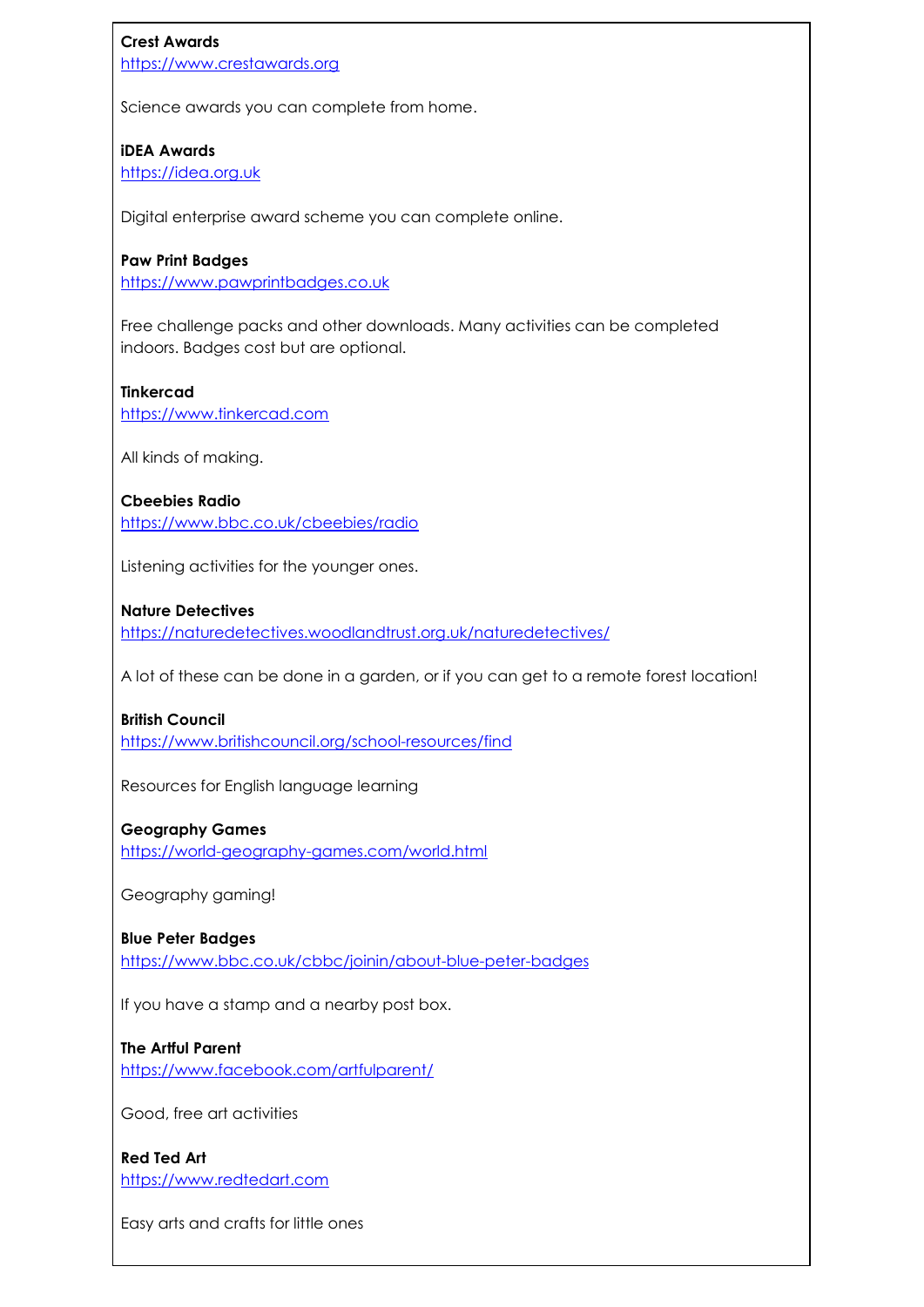## The Imagination Tree

https://theimaginationtree.com

Creative art and craft activities for the very youngest.

## Toy Theater

https://toytheater.com/

Educational online games

### DK Find Out

https://www.dkfindout.com/uk/?fbclid=IwAR2wJdpSJSeITf4do6aPhff8A3tAktnmpaxq ZbkgudD49l71ep8-sjXmrac

Activities and quizzes

Twinkl are giving a free One Month Ultimate Membership www.twinkl.co.uk/offer and enter the code UKTWINKLHELPS

Purple Mash who are offering free access to their online platform during school closures https://2simple.com/blog/using-purple-mash-when-school-closed/

Maths Shed & Spelling Shed are offering a 14 day free trial, and will extend any new free trials for the duration of closures www.edshed.com

Times Table Rock Stars are offering free full access https://ttrockstars.com/page/covid19support

Kapow Primary Resources have extended their free trial to two weeks https://www.kapowprimary.com/free-trial

Oxford Owl who have a free eBook Library online for pupils to access if at home https://www.oxfordowl.co.uk/for-home/find-a-book/library-page/

Teach your Monster to Read have their free app and website use for phonics games https://www.teachyourmonstertoread.com/?gclid=Cj0KCQjwu6fzBRC6ARIsAJUwa2 QMIBBycYzetyWtOLKL96Wl56ePvxD8\_EHd5OzahUNYhSwbg7FDoQgaAjeiEALw\_ wcB

Book Creator App are offering a free collaboration upgrade https://bookcreator.com/2020/03/support-for-schools-affected-by-coronavirus/

Explain Everything now have free extended access https://explaineverything.com/keep-calm-and-teach-online-free-explain-everythingfor-

closedschools/?utm\_source=Twitter&utm\_medium=Referral&utm\_campaign=KeepCalmTe achOnline

https://www.activehistory.co.uk/ this website is offering free simulations to aid the teaching of history.

https://www.phonicsplay.co.uk/ offering free subscription to all. Codes are on their websites for parents to log in and use.